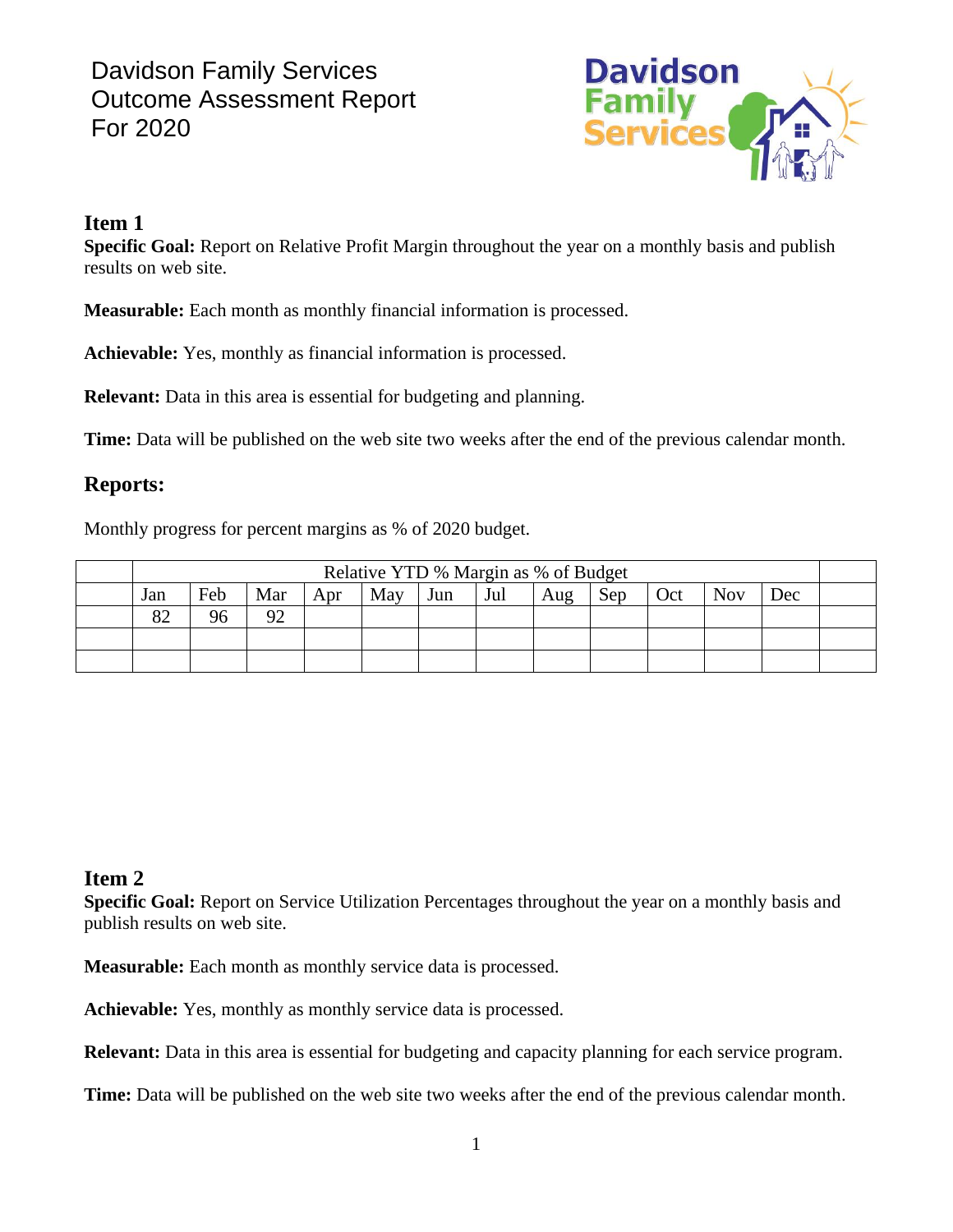

## **Reports:**

Monthly progress for percent utilization by service type:

|            | Utilization % |     |     |     |     |     |     |     |     |     |            |     |
|------------|---------------|-----|-----|-----|-----|-----|-----|-----|-----|-----|------------|-----|
|            | Jan           | Feb | Mar | Apr | May | Jun | Jul | Aug | Sep | Oct | <b>Nov</b> | Dec |
| <b>RS</b>  | 95            | 97  | 97  |     |     |     |     |     |     |     |            |     |
| DS         | 75            | 78  | 54  |     |     |     |     |     |     |     |            |     |
| <b>TFC</b> | 97            | 96  | 98  |     |     |     |     |     |     |     |            |     |
| <b>CN</b>  | 65            | 58  | 53  |     |     |     |     |     |     |     |            |     |
| <b>CLS</b> | 67            | 60  | 73  |     |     |     |     |     |     |     |            |     |
|            |               |     |     |     |     |     |     |     |     |     |            |     |

RS- residential supports services

DS – day supports services

TFC – Therapeutic Foster Care

CN - Community Networking

CLS – Community Living & Supports

#### **Item 3**

**Specific Goal:** Report on Status of the goal of maintaining the amount of revenue in Accounts Receivable at 5%/50% or less. The goal is measured as the ratio of accounts receivable at the end of the month to the amount of revenue posted for the month of interest. The baseline is 5%/50%.

**Measurable:** Each month as revenue information is processed.

**Achievable:** Yes, monthly as financial information is processed and analyzed.

**Relevant:** Accounts receivable information is relevant for budgeting and planning, payroll, accounts payable, tax payroll, and other cash flow information.